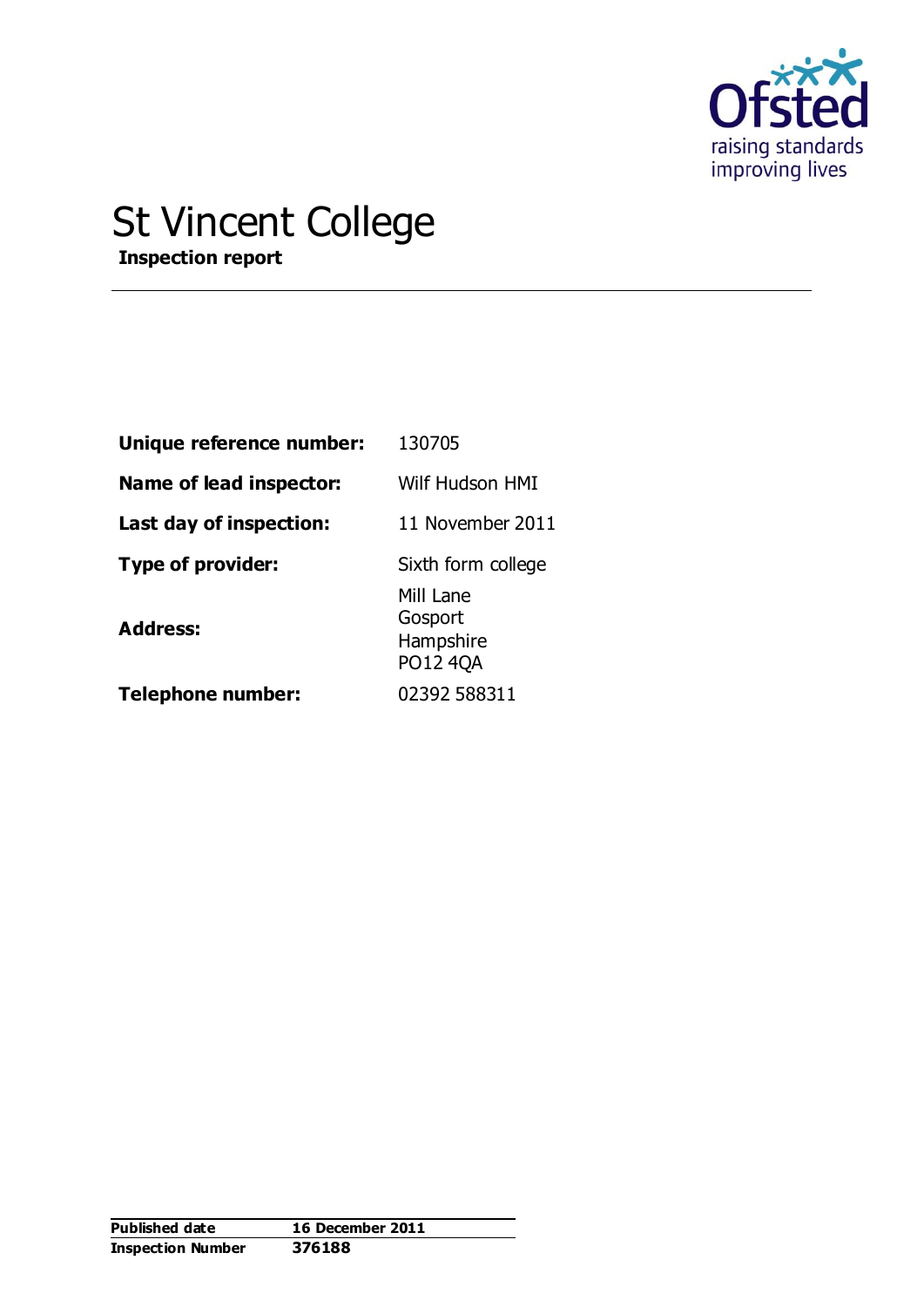# **Information about the provider**

- 1. St Vincent College is a small sixth form college in Gosport, Hampshire. Gosport has suffered over recent years from staffing reductions in the Navy and there are areas of significant deprivation locally.
- 2. The college has changed its curriculum offer over the last five years. It has developed a range of vocational courses and has a significant cohort of students with learning difficulties and/or disabilities. It has recruited more adults to its provision and delivers Access to higher education (HE) courses specifically designed for them. It has a small number of work-based learners on its Train to Gain provision. Students aged 16 to 18 studying for GCE AS- and Alevels remain a core of the college's work. Around 53% of younger students are on advanced-level courses. Around one fifth of all students are on foundation level courses.
- 3. Around 80% of the college's older students are female. The split between males and females for younger students is fairly equal. Most students are White British and no minority ethnic groupings account for more than 1% of the student population. Over the last few years, the average GCSE point score of the college's intake has declined and is below that typically found in sixth form colleges.
- 4. Students have a wide choice of places to study around Gosport, including general further education colleges in Fareham and around Portsmouth. There are three secondary schools in Gosport, one of which has a large and growing sixth form that focuses on GCE AS- and A-level work.
- 5. The college's mission is to 'inspire and support all our students to achieve their full potential'.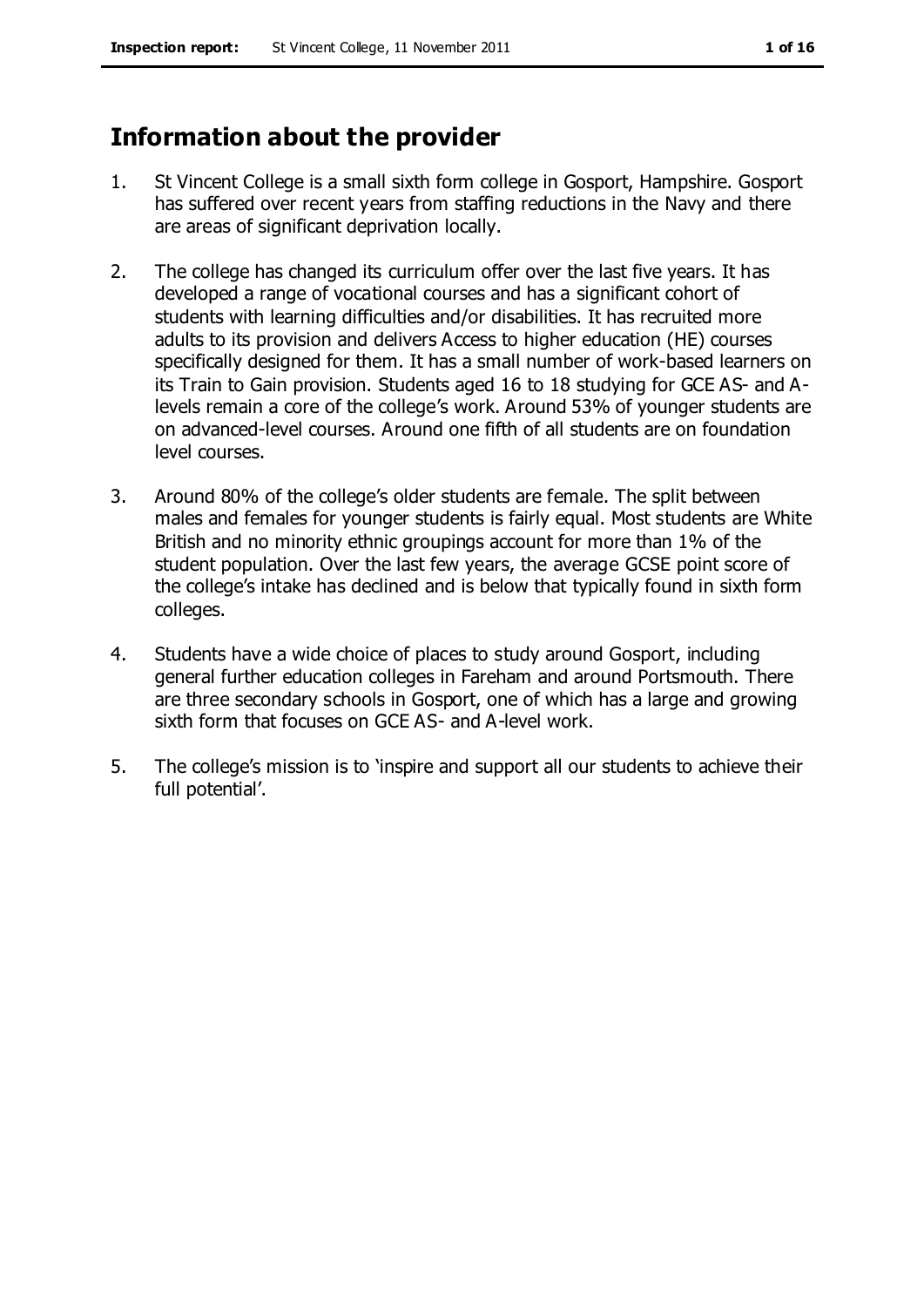| <b>Type of provision</b>                                          | <b>Number of enrolled learners in</b><br>2010/11                                                            |
|-------------------------------------------------------------------|-------------------------------------------------------------------------------------------------------------|
| <b>Provision for young learners:</b><br>14 to 16                  | 6 part-time learners                                                                                        |
| Further education (16 to 18)<br>Foundation learning               | 125 part-time learners<br>947 full-time learners<br>114 full-time learners (included in the<br>count above) |
| <b>Provision for adult learners:</b><br>Further education $(19+)$ | 112 full-time learners<br>517 part-time learners                                                            |
| <b>Employer provision:</b><br>Train to Gain                       | 164 learners                                                                                                |
| <b>Adult and community learning</b>                               | 1,196 learners                                                                                              |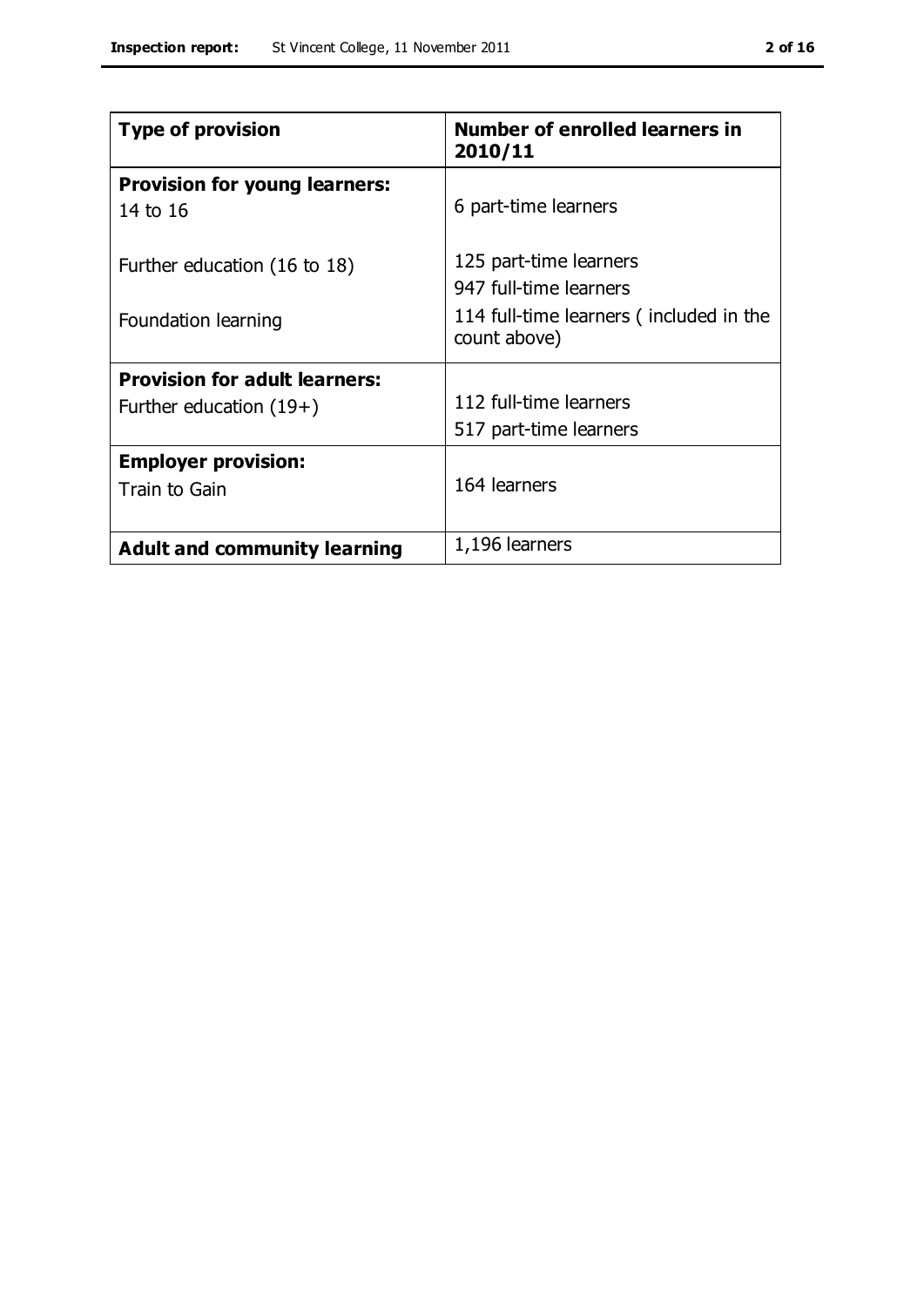# **Summary report**

Grades: 1 is outstanding; 2 is good; 3 is satisfactory; 4 is inadequate

#### **Overall effectiveness of provision <b>Grade 3**

| <b>Capacity to improve</b>   | Grade 3 |  |  |  |
|------------------------------|---------|--|--|--|
|                              |         |  |  |  |
|                              | Grade   |  |  |  |
|                              |         |  |  |  |
| <b>Outcomes for learners</b> | 3       |  |  |  |
|                              |         |  |  |  |
| Quality of provision         | 3       |  |  |  |
|                              |         |  |  |  |
| Leadership and management    | 3       |  |  |  |
| Safeguarding                 | 3       |  |  |  |
| Equality and diversity       | 3       |  |  |  |
|                              |         |  |  |  |
| <b>Subject Areas</b>         |         |  |  |  |
| Science and mathematics      | 4       |  |  |  |
|                              |         |  |  |  |
| Visual and performing arts   | 3       |  |  |  |

# **Overall effectiveness**

6. St Vincent College is an important resource for the local community. It is the focus for a good range of community activities, both on its campus and at outreach centres in the local area. It has extended its curriculum offering successfully over recent years to meet the changing demands of both younger and older people in and close to Gosport. Since the previous inspection the college has improved its financial position and it has a well-informed group of governors who are keen to see its academic performance improve. There is no doubt that the academic performance needs to improve. It has been below average for too long. There are signs of improvement in several areas, but this is not consistent across the whole college. For example, provision in science and mathematics is inadequate. Teaching and learning are satisfactory, but sometimes fail to challenge all students to make the progress of which they are capable. Some staff do not have high enough expectations of their students. New leadership in the college is successfully starting to tackle areas of underperformance. The recent self-assessment report provides a more realistic picture of the college's strengths and where it needs to improve.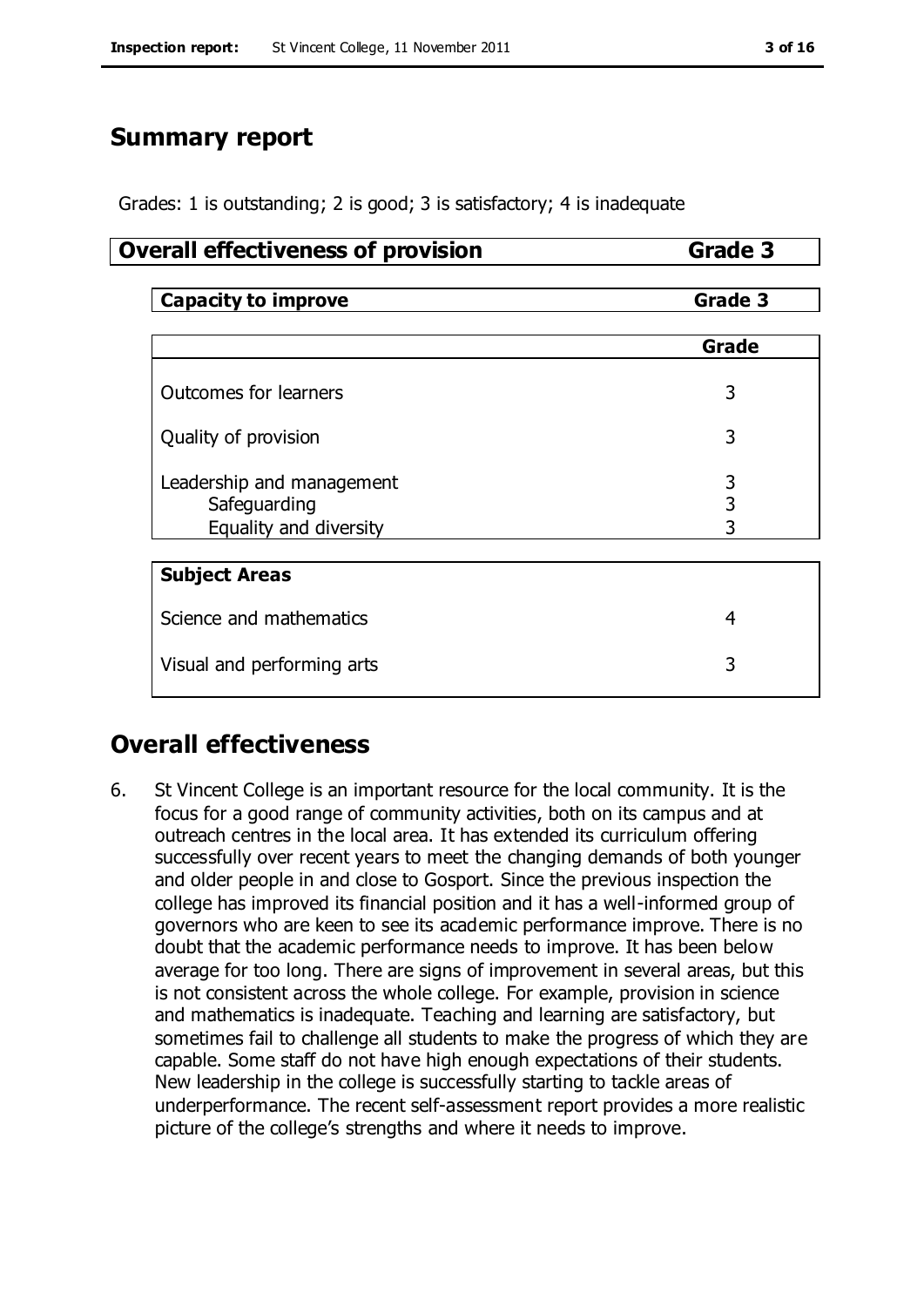# **Main findings**

- Many of the college's success rates are below sixth form college averages. Some success rates have improved, for example in GCE A level and advancedlevel vocational work. In AS levels and intermediate-level vocational courses, success rates declined in 2011. Students feel safe in the college and generally make a good contribution to the local community.
- **EXTERGHTM** Students make satisfactory progress overall. Value-added measures show that in 2010, AS-level students made the progress expected of them from their qualifications on entry. However, GCE A-level students did not achieve as well as their entry qualifications would predict. Vocational students made significantly better progress than that predicated by their prior attainment. During the inspection students' progress in lessons varied, but was satisfactory overall.
- Teaching and learning are satisfactory. Teachers and their students enjoy productive working relationships and lessons are conducted in a supportive atmosphere. In many lessons, students have effective help from learning support assistants, who form an important element of the college's approach to helping students to achieve.
- $\blacksquare$  Not all students are suitably challenged by the work they are asked to complete inside and outside their lessons. Too few students complete enough of the work they are set to ensure they make sufficient progress. Standards of marking and feedback from teachers vary from satisfactory to good across the college.
- Technical aspects of teaching, such as the effective use of questions to check and reinforce learning, vary and are sometimes ineffective. Use of the virtual learning environment (VLE) to support learning is well embedded in a number of subjects, but is not well used in others.
- The college is satisfactory in meeting the needs and interests of students. A broad range of academic courses at advanced level, a widening range of vocational opportunities at all levels and work-based learning programmes are offered in a few areas. The college has growing entry-level provision and outreach provision for adults that reflect appropriately the inclusive nature of the college.
- The college has a good range of effective partnerships. Strong links with the community benefit students by enhancing their learning experience. The new Principal and her senior team are actively involved in partnerships to support the economic regeneration of Gosport.
- The college provides satisfactory pastoral care and academic support for learners. However, a significant number of students do not have clear enough targets to help them to improve their work and ensure they make good progress.
- Leadership and management are satisfactory. New leadership has brought with it a fresh approach to tackling the college's historical poor performance. Lines of accountability are clear and staff and governors share a commitment to maintaining the college's very caring ethos, whilst improving students'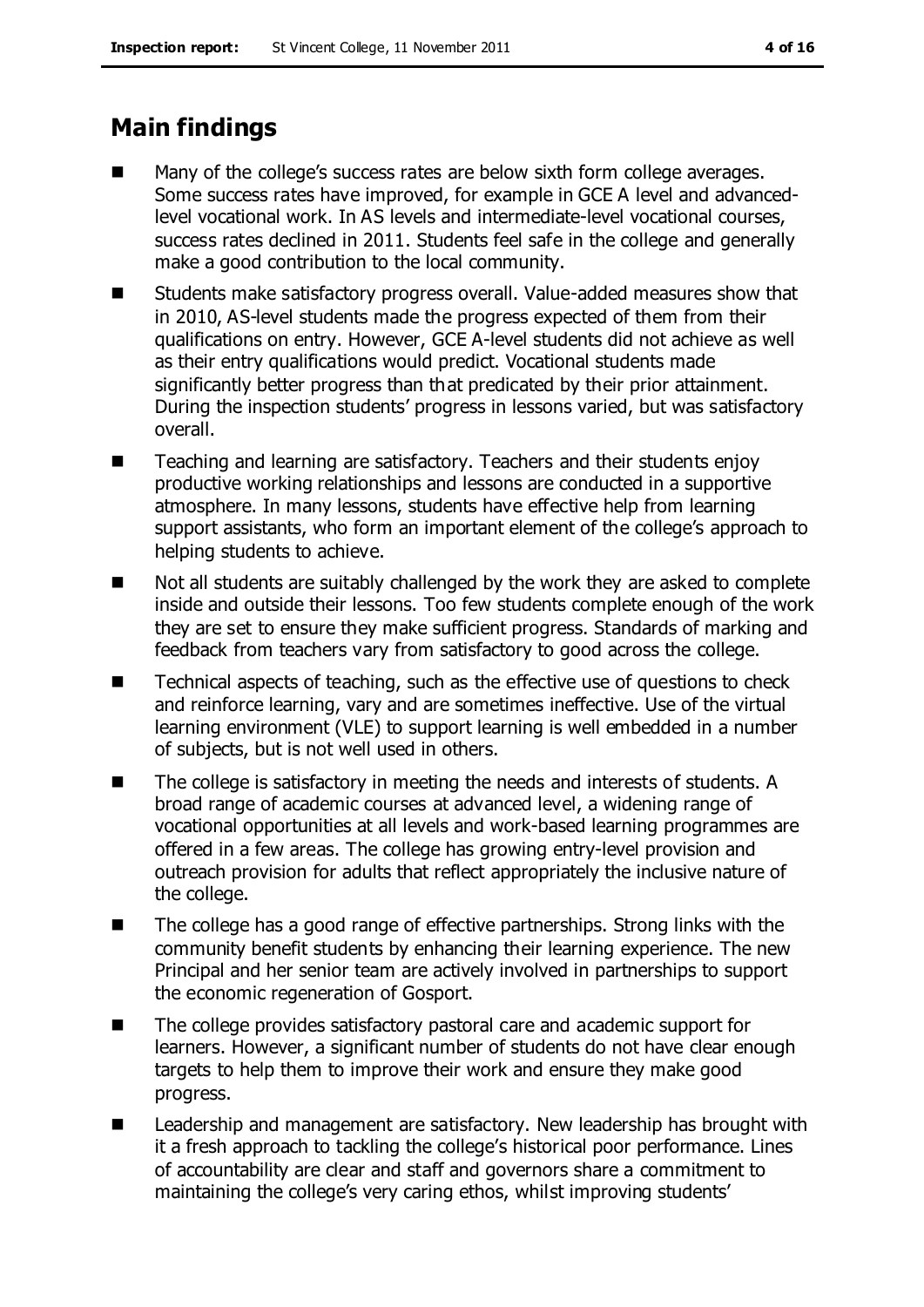achievements. However, provision in science and mathematics is inadequate, as are the leadership and management of this area of work.

- The college's self-assessment of its performance is realistic and acknowledges both strengths and weaknesses but is insufficiently analytical. Revised qualityassurance processes are in place but there remain inconsistencies in terms of implementation and impact.
- Governance has improved and is satisfactory, as is value for money. The college has appropriate policies in place to meet its statutory duties with regard to equalities legislation. Equality and diversity are promoted well in many subject areas.

#### **What does St Vincent College need to do to improve further?**

- Raise standards, especially in AS subjects and intermediate-level vocational provision, by ensuring that managers set and meet ambitious performance targets for their courses and that students meet challenging targets and high expectations set by their teachers.
- Ensure that all students reach their full potential through teaching and support systems that are of a consistently high standard, utilise effectively the VLE to motivate and enthuse all students.
- **IMPLEMENTER Implement rigorous and consistent approaches to quality assurance to provide** effective self-assessment that has a demonstrable impact on improving students' performance.
- **IMPROVE THE GUALARY IS CONSTERNATION** In science and mathematics by ensuring that the recommendations in the subject area report are rapidly implemented.

### **Summary of the views of users as confirmed by inspectors What learners like:**

- **EXECUTE:** friendly, supportive environment
- **Delacy being treated as adults**
- good teachers who care and are encouraging
- **P** relaxed atmosphere
- **exeryone gets along.**

#### **What learners would like to see improved:**

- access to the VLE
- better access to part-time staff, who are hard to get hold of other than via email
- **EXECUTE:** fewer lessons during 'twilight time'
- $\blacksquare$  the reliability of the printers that they use
- tighter regulations to discourage smoking around the grounds.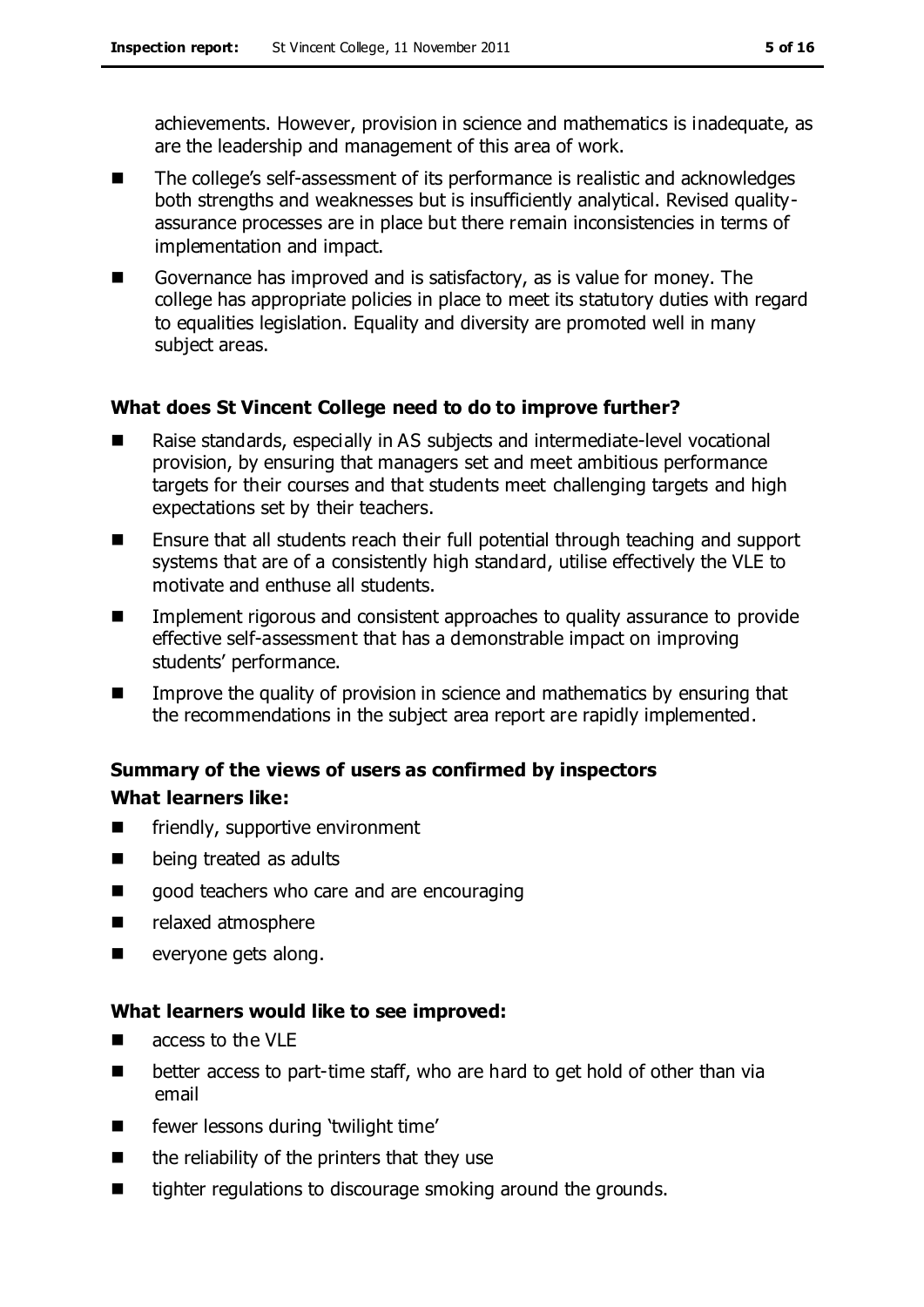# **Main inspection report**

### **Capacity to make and sustain improvement Grade 3**

7. At the time of the last inspection there were concerns about the college's weak financial position and the quality of governance. The college has now improved its financial situation significantly and has a governing body with appropriate expertise. The self-assessment process identifies the college's strengths and most of the areas for improvement but is still too variable across subject areas in its insight and impact. Led by a new Principal, managers have taken action, with some degree of success, to tackle most areas of underperformance and to halt the decline in students' performance. However, it is too soon to assess the full impact.

### **Outcomes for learners Grade 3**

- 8. Most retention rates are at or around the national average but achievement rates are often below national averages, especially for younger students. Over the last year there have been some improvements. Success rates on advanced and foundation level vocational courses have improved and are now approaching national averages. Students taking GCE advanced-level subjects are doing better and success rates have improved to around the high national averages. High-grade pass rates in GCSE English and mathematics are at, or slightly above, national averages, and pass rates in biology are above national average. Success rates for the significant number of students taking AS- and intermediate-level vocational courses declined in 2011 and are well below national averages. There are no significant differences in performance between different groups in the college, or between the performance of male and female students.
- 9. Students' progress varies significantly between subjects and courses. Overall, students make satisfactory progress, and there are significant pockets of good practice in the college. Students with learning difficulties and/or disabilities make good progress. Students on vocational courses at all levels make progress that is significantly better than their entry qualifications would predict. Students studying AS-level subjects make the progress expected of them from their entry qualifications. GCE A-level students do not make the progress expected of them. Students made good progress in just over half the lessons observed by inspectors, in most of the rest they made satisfactory progress.
- 10. The standard of students' work varies across the college. A minority of the work is of a high standard, for example in some areas of art and design, but much is around the level expected for the course being studied. Students' written and number skills are satisfactory. Students feel safe in the college. They feel well supported by staff and enjoy their time at college. They make a good contribution to the local community via charity events in partnership with local schools and through their active students' union.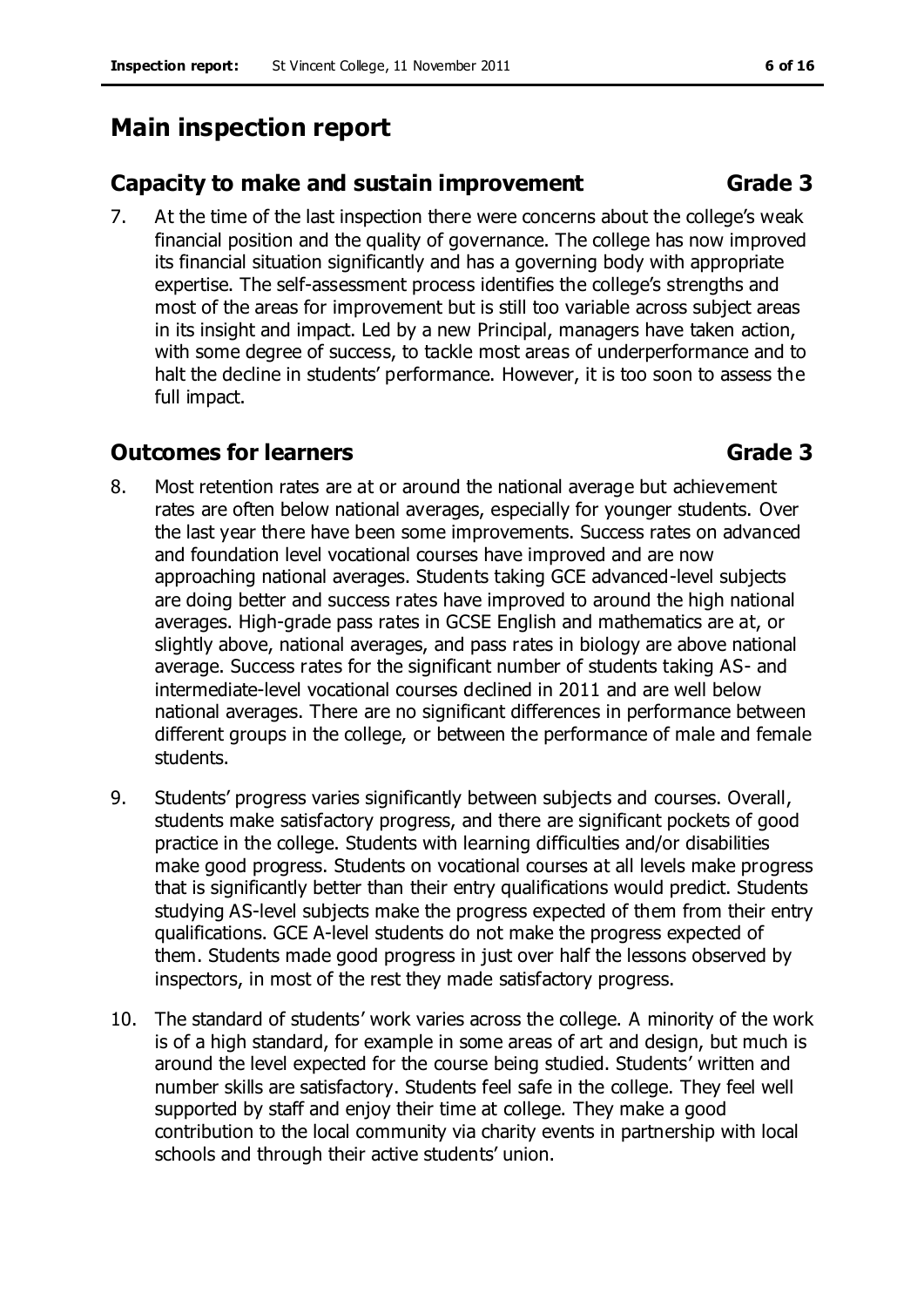### **The quality of provision Grade 3**

- 11. Standards of teaching and learning vary across the college but are satisfactory overall. The college's analysis of the quality of teaching and learning is over generous. Recently managers have adjusted their approach to observing lessons and they now have a more realistic picture of students' experiences in lessons. Students' attendance at lessons has improved this year but needs to improve further. Irregular attendance patterns are too commonly seen on registers, making it hard for students to keep up with their work and for teachers to plan students' learning.
- 12. Teachers have productive working relationships with their students. Lessons are conducted with good humour and respect for each other. Learning support assistants make a good contribution to students' learning. Students enjoy their lessons. In the vast majority of the satisfactory lessons the teachers worked hard, but often students were not required to work hard enough. In a minority of lessons the pace was not well matched to the abilities of the entire group. Sometimes teachers did too much of the talking, sometimes they were not skilled enough at using questions well to make students think for themselves or to check if students were learning.
- 13. Teachers do not always set enough homework, but where it is set, teachers do not ensure that students complete their work to a high standard, or that it is completed fully. In a few cases, students reported that teachers take too long to mark and return their work. In general, feedback to students on the standard of their work and advice how they can improve are satisfactory. Where students' work is marked, assessment is fair and accurate.
- 14. While the college has made some advances in the use of information and communication technology (ICT) to support teaching since the last inspection, it still has more to do. It has recently introduced a new virtual learning environment (VLE) which is providing a better service to teachers and students. However, the use of the VLE in teaching and as a mechanism for setting, assessing and correcting work is underdeveloped.
- 15. The college provides a satisfactory range of provision to meet the needs and interests of students. In addition to the good range of academic and vocational provision and some work-based learning, there is growing entry-level provision and outreach work for adults in the community. The adult education provision in the outreach centres meets the needs of the community by providing attractive routes into learning, employability skills and advice, confidence building skills and preventing social isolation. There are examples of students progressing onto higher levels of learning both at community venues and the college's main site. The college is working well with a small, but growing, number of employers.
- 16. The college has established a good range of effective partnerships with a variety of community organisations. Community representatives are very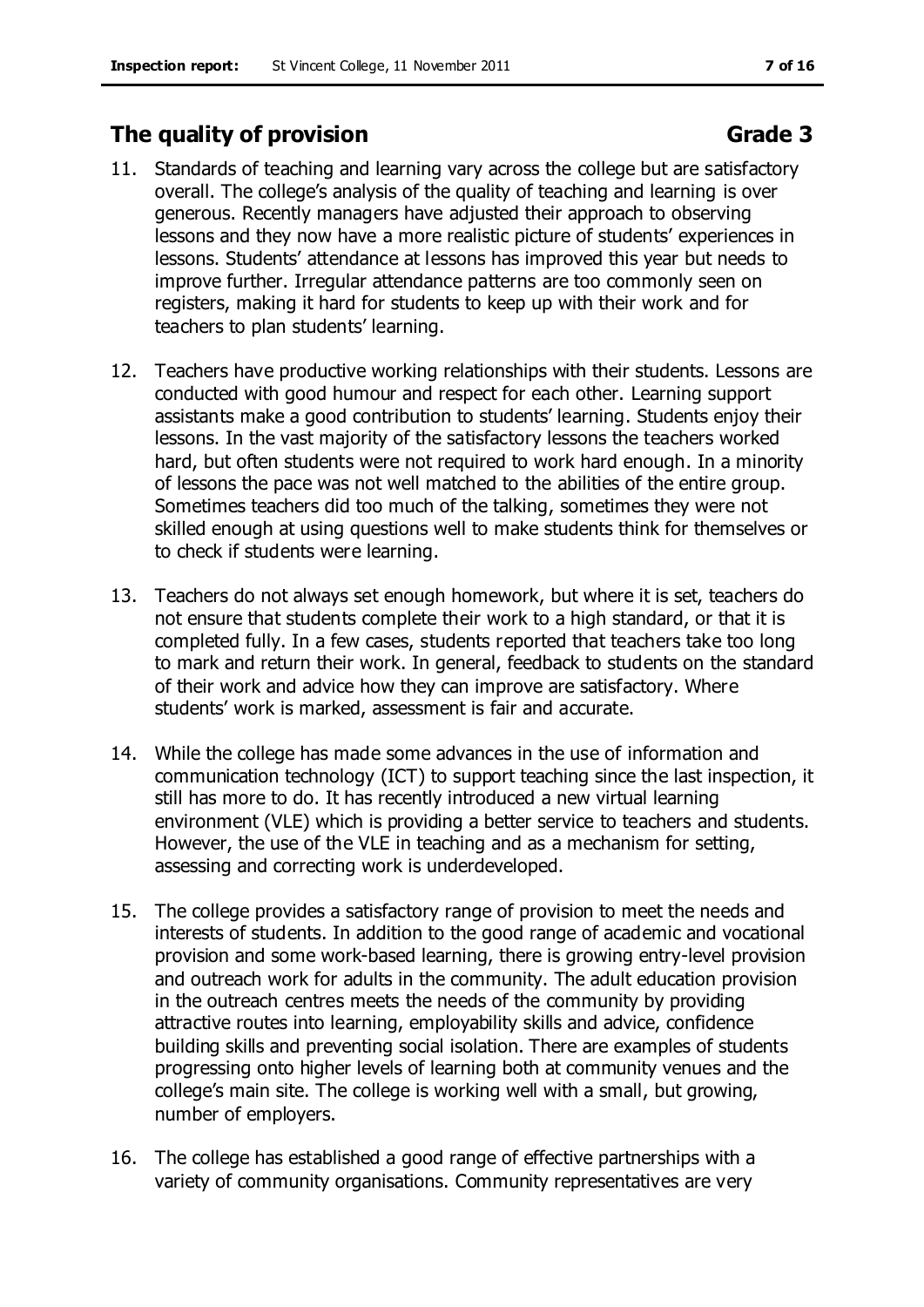positive about their relationships with the college and the contribution it is making to supporting local economic regeneration. These partnerships have led to new local provision, such as the new vocational courses in marine engineering and increased specialist provision for students with severe learning difficulties and/or disabilities who are now able to attend a college close to their home.

17. Support for learners is satisfactory. Standards of tutorial support vary, and are most effective on entry-level courses where students are set clear targets and their progress towards meeting these is well monitored. For students on intermediate- and advanced-level courses, target setting is much less consistent. Students are not being set clear enough targets that stretch and challenge them sufficiently. Current students' progress and attendance are being more closely monitored and followed up. Students who need additional help with their numeracy and literacy skills are generally well supported and make good progress. Links to external specialist agencies to provide specialist support are strong. A wide range of enrichment activities are offered, but many are poorly attended. Work experience is established for entry-level students and early years courses and enhances the opportunity for employment.

### **Leadership and management Grade 3**

- 18. With a new Principal, revised senior mangement team, a new chair of governors and a significant improvement in the college's financial performance, the culture of the college has changed over the last year.
- 19. The new Principal has worked productively with staff and governors to agree strategic priorities and targets. This has resulted in a shared sense of purpose, a strong desire to secure improvements for students and a commitment to providing a wide range of academic and vocational courses to meet local needs. However, the college is awaiting the outcome of a review of local educational provision before commiting itself to a revised and detailed stthe exisiting strategic plan.
- 20. Governors are beginning to play a more active role in the college's work. The chair of governors is reviewing the way in which the corporation works to ensure that better use is made of governors' time and expertise. The corporation monitors progress appropriately with regard to its legislative duties in safeguarding, health and safety and equality and diversity. Having successfully resolved the college's financial problems, which had monopolised much of their time, governors are now better informed about the educational performance of the college and are rightly focusing more sharply on the scrutiny and improvement of students' achievements.
- 21. The senior management team acknowledges that too many students fail to achieve as well as they should and they have begun to tackle significant pockets of underperformance. While maintaining the college's well-established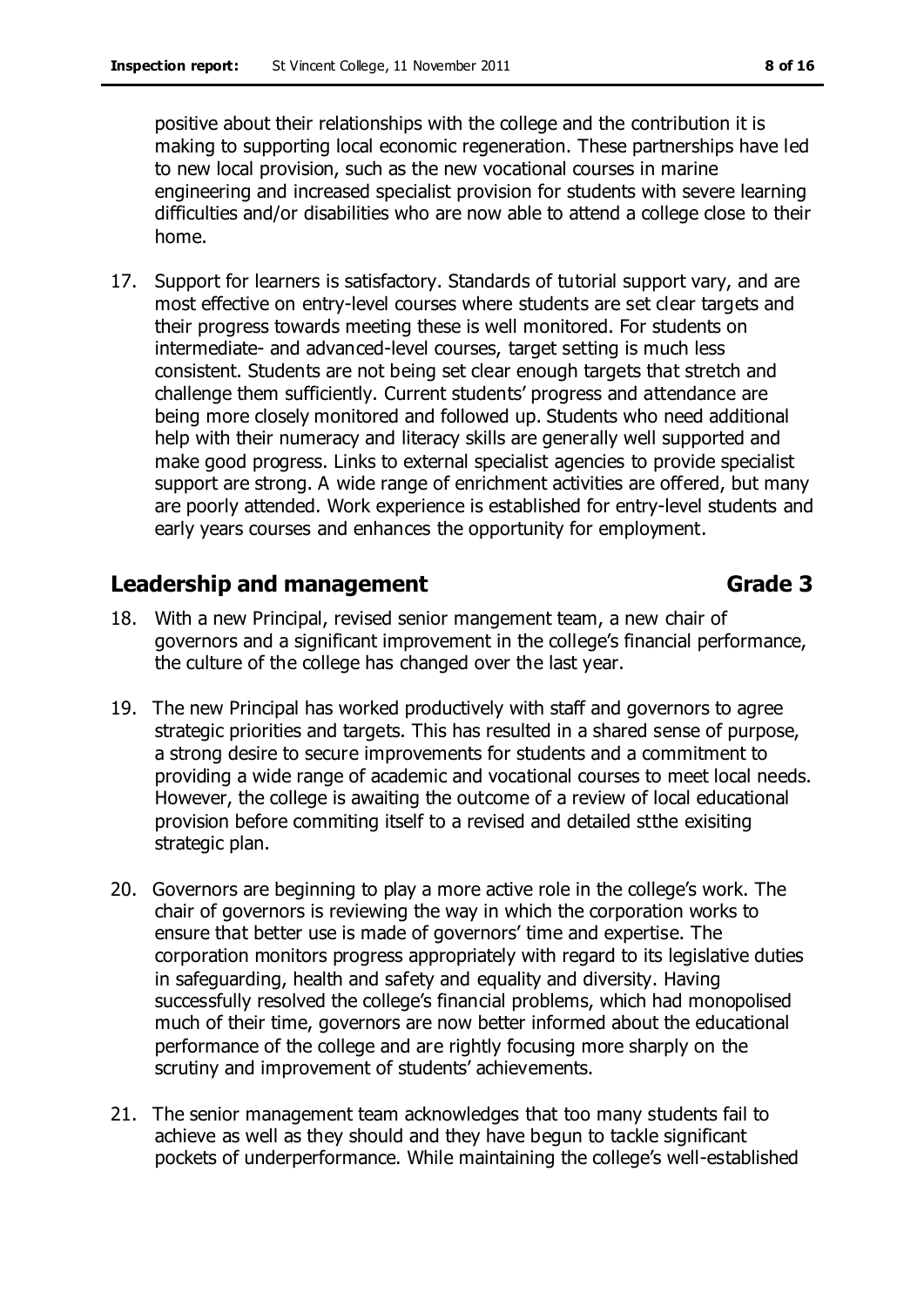caring and supportive ethos, the Principal has not shied away from taking firm and effective action to tackle staffing issues.

- 22. Managers have introduced revised and more rigorous approaches to quality assurance, including internal and external quality reviews and 'drop-in' lesson observations, but these have yet to have a significant impact on students' performance. Curriculum managers are clear that they are accountable for the performance of their students and the quality of teaching in their subject areas. Course reviews, associated action plans and the self-assessment report are, in the main, realistic in terms of identifying poorly performing provision. However, they do not provide a sufficiently insightful analysis of the reasons why some courses are more successful than others.
- 23. The college promotes inclusion, equality and diversity effectively. Students feel valued and respected. In a few curriculum areas, for example art and design, performing arts and media, teachers very skilfully embed cultural diversity into their schemes of work and projects. No patterns of consistent underperformance exist, relative to the average success rate for the college, by any group of students, when analysed by age, gender, ethnicity or learning difficulty and/or disability.
- 24. College staff place a high priority on caring for students' welfare and keeping them safe. Policies and procedures for safeguarding young students and vulnerable adults are appropriate. Staff and governors have relevant safeguarding training and the college undertakes appropriate recruitment checks on staff and volunteers. Arrangements for the management of health and safety in the college are satisfactory.
- 25. Students have a good range of mechanisms for expressing their views to teachers and managers, for example through focus groups, student representatives and the students' union, as well as in questionnaires. They are confident that teachers and managers listen to their opinions and take action where this is practical. Student feedback was instrumental, for example, in improving the canteen and upgrading computing facilities. Increasingly, managers are taking account of students' feedback on the quality of teaching.
- 26. The college provides satisfactory value for money. Financial control and mangement are good but the underachievement of a significant proportion of students, particularly at AS level, reduces the value for money provided. The college has a clear property strategy and, although some parts of the college need upgrading, students generally benefit from good resources and facilities.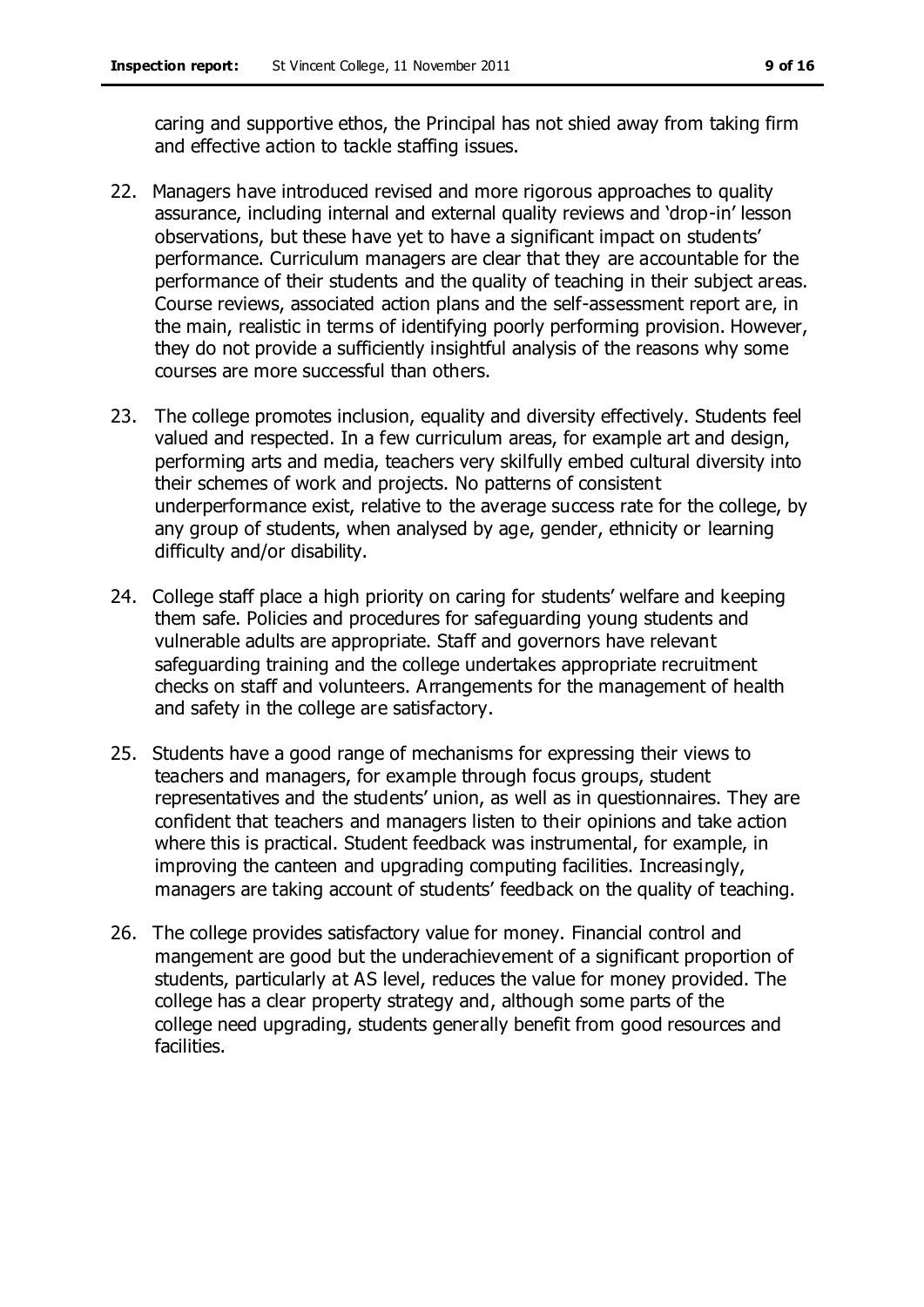# **Subject areas**

### **Science and mathematics <b>Grade 4**

#### **Context**

27. The area offers intermediate and advanced qualifications including GCSE mathematics and biology. GCE AS- and A-level in chemistry, physics, mathematics, further mathematics, biology and applied science are offered. The area also teaches units on the BTEC foundation- and intermediate-level vocational diploma and access to higher education diploma. The area has about 420 enrolments. Some 71% of students are aged 16 to 18. Just over half of students are female.

#### **Key findings**

- Outcomes for students are inadequate. Success rates for the area have remained consistently below national averages, although there was a slight improvement in 2010/11. The proportion of students achieving A\* to C grades in GCSE biology is high but is around the national average overall in GCSE mathematics. Success rates in AS physics, mathematics, chemistry and biology continue to be poor and have declined in 2011.
- Achievement of high grades by adult students shows notable improvements and is consistently above average. Adult students also to achieve well in GCSE courses. High-grade attainment is generally poor for advanced-level courses.
- Some improvement in achievement rates for GCE A levels in mathematics, physics and applied sciences are evident, although achievement rates remain at or below the national average. The standard of students' work at advanced level is appropriate in most subjects, although it is not sufficiently high in GCSE mathematics.
- Teaching and learning are satisfactory as is the extent to which students make progress in lessons. In the better science lessons, a good mix of practical work and discussion promotes learning while fully engaging and motivating students. Good use of questions encourages independent thinking. Information and learning technology (ILT) is used effectively.
- Too many lessons lack variety and challenge for more able students, especially in mathematics. In some science lessons students are unclear about the purpose of the activity in which they are engaged and too much testing makes learning less effective.
- Assessment and the monitoring of students' progress are satisfactory. Work is generally marked quickly and students are given constructive written and oral feedback, although this is not consistent across all subjects. Students on the less successful courses complete an insufficient amount of homework and homework often fails to challenge the more able students.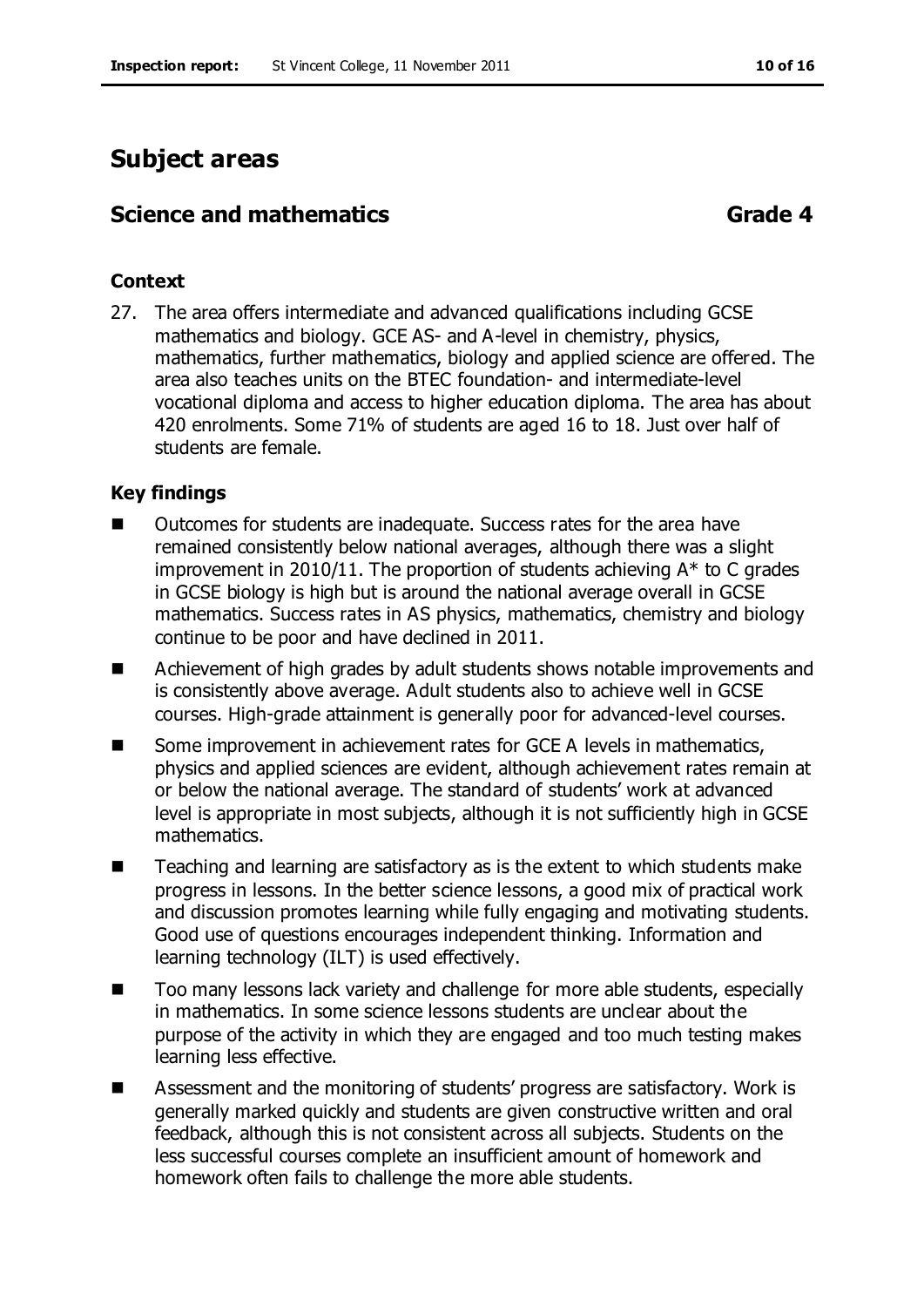- The range of science and mathematics provision within the area is limited to GCSEs and A-level subjects. Recently, AS-level 'use of mathematics' has been introduced. There is no vocational provision although plans are in place to offer BTEC programmes in science next year.
- The curriculum is enhanced by an extensive offer of enrichment activities. Mathematics students participate in a number of competitions and challenges. Science students are encouraged to attend visits and talks at well-known institutions and universities. Partnerships with local schools are good.
- Support for students is inadequate. Students have regular progress reviews, but targets set are often insufficiently rigorous. Students acknowledge that they can seek support when they require it and appreciate this. However, the area is currently ineffective in identifying and supporting struggling learners quickly enough.
- Initiatives which include the more rapid intervention of the curriculum manager and the introduction of study sessions, more regular homework and student-led progress monitoring graphs have been introduced. It is, however, too early to judge their impact. The lack of a reliable VLE is having a serious impact on the quality of support and learning and assessment.
- Leadership and management are inadequate. The self-assessment report and process are reasonably evaluative and grading is accurate. All staff are clear about their role and contribution through course reviews and subject action plans. However, quality assurance processes and initiatives have failed as yet to bring about significant improvements.
- Action planning lacks rigour and has had little impact on securing improvement. Data and targets are not used effectively to drive up standards. Learners enrolled on more than one subject within the area do not have the same boundaries and targets with respect to work and expectations.
- Science resources are good and much appreciated by the learners. The area is well supported by highly effective technicians. Not all rooms are equipped with interactive whiteboards and this hinders the effective use of ICT in lessons.

#### **What does St Vincent College need to do to improve further?**

- Improve students' outcomes by agreeing specific and measurable individual targets with students, and ensure regular liaison with subject teachers to monitor students' progress.
- Ensure that teachers plan lessons that are informed by information on individual students' abilities. Incorporate into all lessons a good range of activities that meet the needs of all students and provide sufficient stretch and challenge for the more able.
- Ensure that students joining AS-level courses are prepared fully for the standard and level of work required by providing effective additional study skills.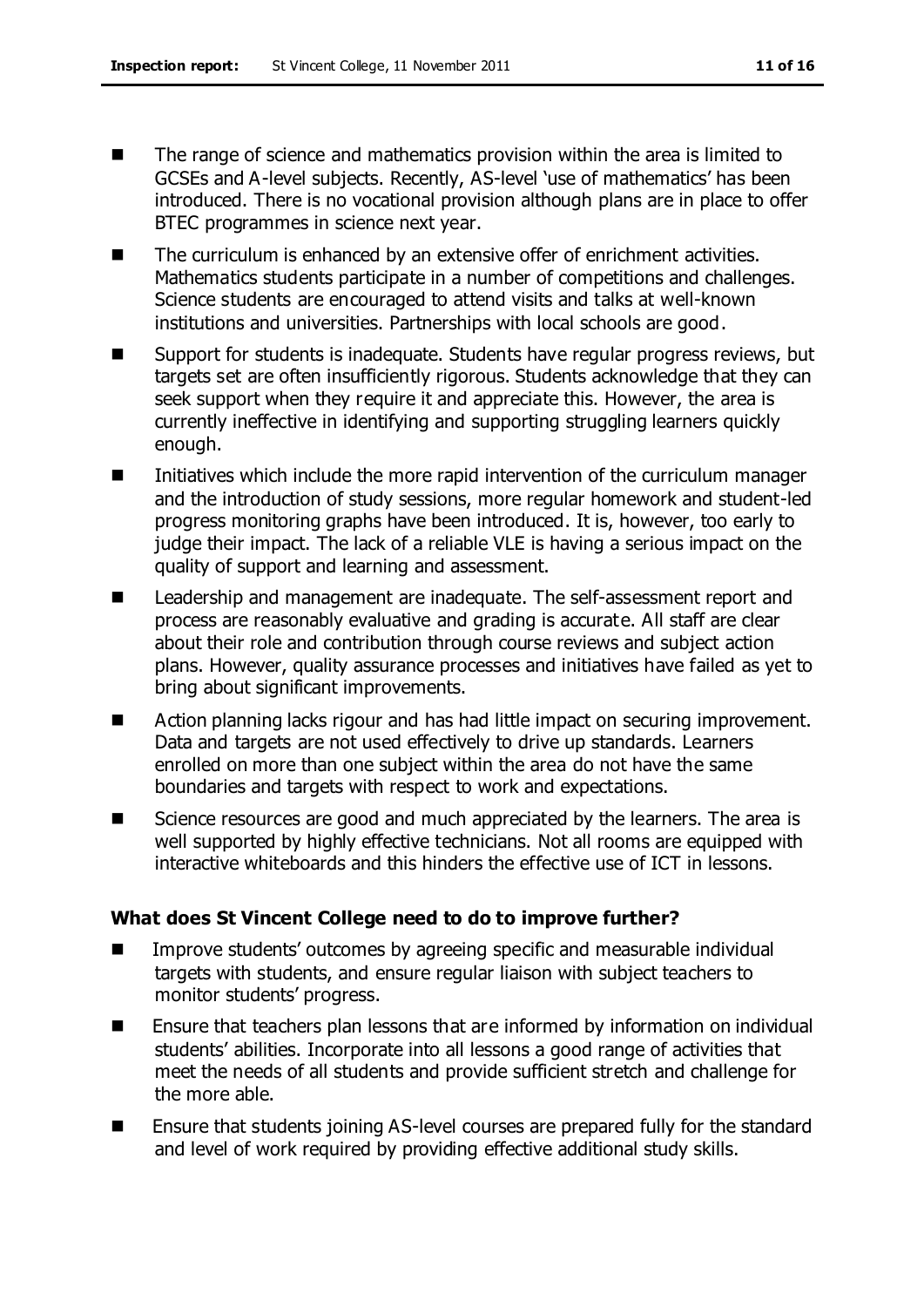- Review and amend the provision to ensure that that the courses offered better reflect the needs of the students.
- **IMPLEMENT IMPLEMENT IN THE COLLEGE CONCERNATION** assurance processes. Use data more effectively to inform action plans that will secure more rapid improvement in student outcomes.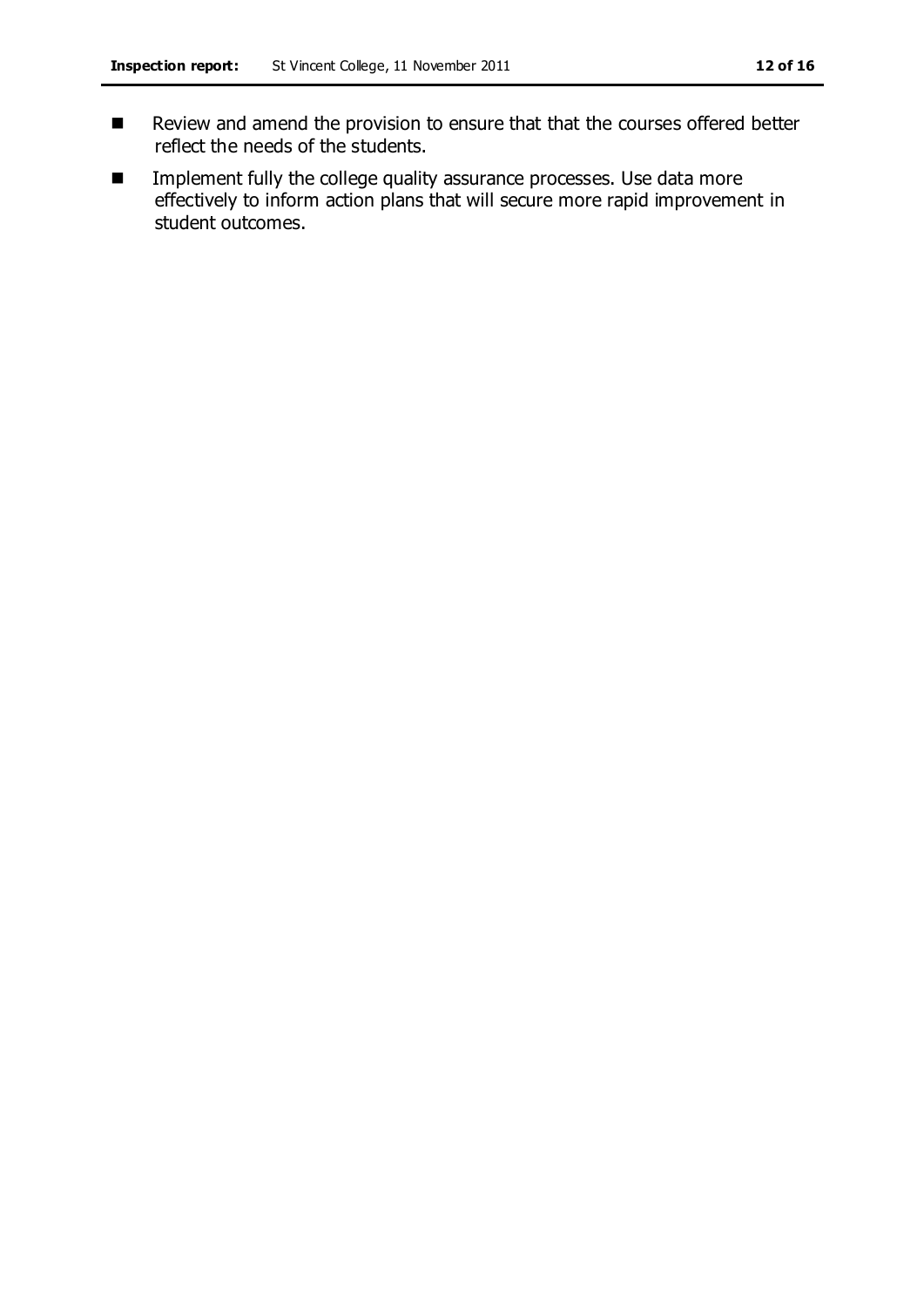# **Art and design, performing arts and media Grade 3**

#### **Context**

28. Currently 642 students are enrolled in this area. In art, design and performing arts 48 students study at foundation and intermediate level and 197 study on advanced-level diplomas. Some 319 students are studying GCE A levels including art, textiles, photography, dance, drama and music. In media, 180 study GCE A levels in media studies, film studies and communication and culture and 22 study media techniques. The majority of students are aged 16 to 18 and study full time.

#### **Key findings**

- Outcomes for students are satisfactory. Success rates are high in GCE A levels in textiles, photography and communication and culture. Success rates are low on the BTEC first diploma in art and photography, AS levels in communication and culture, media, music and music technology. Success rates on other courses are around national averages. The proportion of students gaining high grades is consistently below national averages for many courses.
- The standard of much of the students' work is high especially in dance and drama. Students perform challenging tasks with motivation and discipline and make significant progress. In fine art, photography and textiles students develop ambitious thematic projects. In media and communication and culture students develop practical and written skills and analyse their work with increasing confidence.
- From low levels of prior attainment students make good progress. In textiles and dance students make significantly better progress than expected. Aspirational target grades are set and regular written feedback gives helpful comments for improvement. Individual support by teachers is good, with studio space often available for private study.
- Teaching and learning are good. The best lessons are well structured, with a range of activities which prompt reflection and peer evaluation and are, at times, led by students themselves. Less effective lessons do not encourage sufficient student interaction and the understanding of concepts is not sufficiently checked. Some group work is not effective and feedback and discussions can often be slow and uninteresting.
- Good teaching and learning practice is shared informally amongst staff teams, but this has yet to have a positive and consistent impact on students' outcomes.
- Comprehensive information about students' needs and abilities result from following initial assessment. However, lesson planning and the subsequent teaching do not always use this information sufficiently to inform teaching strategies and targets that support individual students. In some cases, the planned learning outcomes are much too ambitious for the students.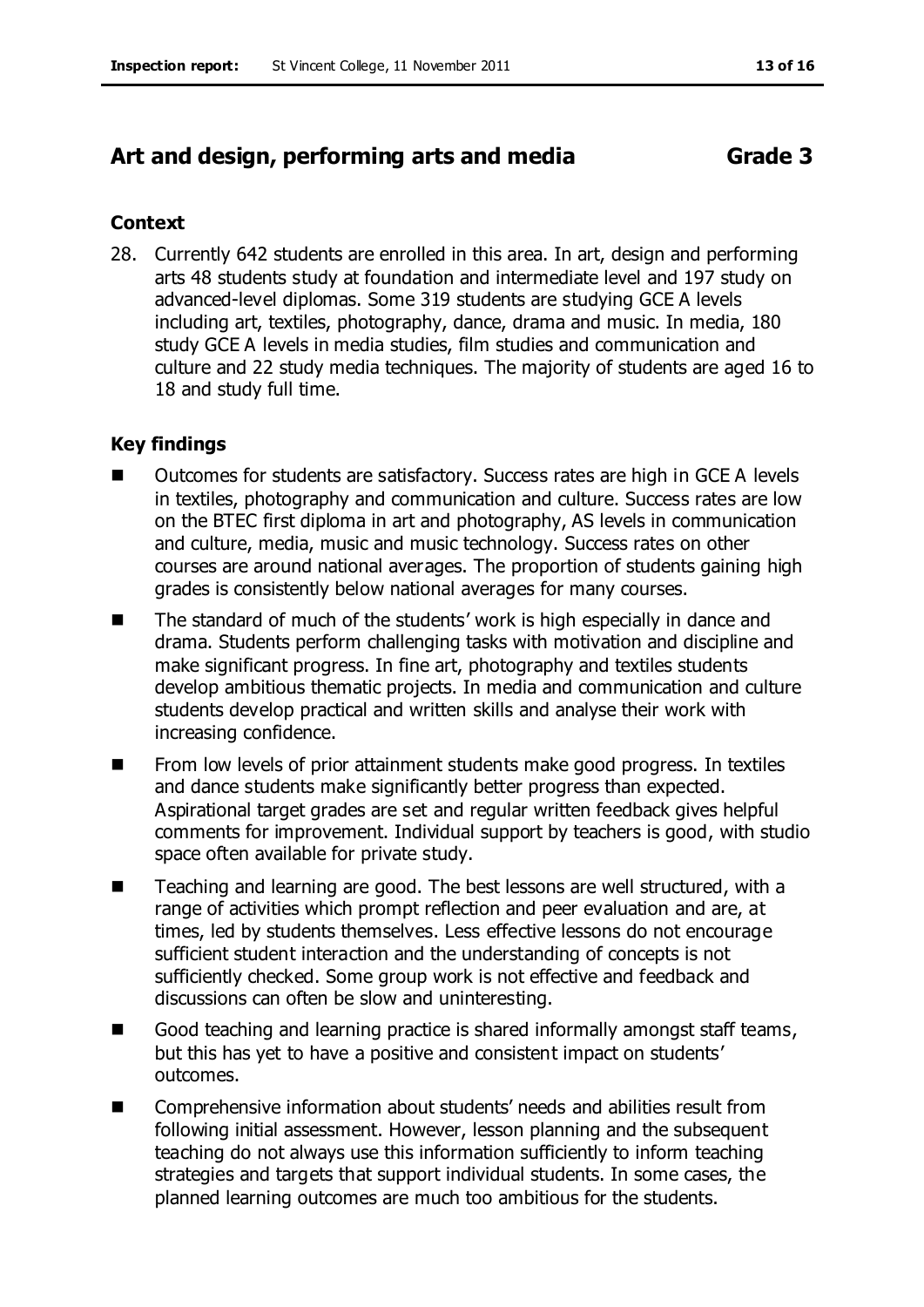- The promotion of equality and diversity is good. Diverse cultural themes are embedded in schemes of work and projects. Class discussions often encourage mutual respect for others and their ideas. In fine art, textiles and photography, cultural and environmental influences are developed into reflective personal work. Music students analyse, for example, the influence of female performers in the music industry relevant to their own practice.
- Safeguarding is satisfactory and students feel safe. An inclusive environment is created where every student and their views are valued. Health and safety are covered well in all areas.
- The wide range of enrichment opportunities allows students to extend their creativity. Dance, theatre, music and media enrichment activities are well attended and enjoyed by students from across the college, often leading to combined performances directed and produced by students themselves. Art, design and photography students have the opportunity to work with practising creative arts professionals. Students benefit from many cultural visits.
- Resources are good. Art studios have specialist facilities for two- and threedimensional work, textiles, graphic design and large photography studios. Music and media have appropriate rehearsal, recording, editing and theory rooms. Performing arts students enjoy a professional standard theatre and two excellent dance studios. ICT resources are used appropriately for research and to enhance learning.
- Curriculum leadership and management are satisfactory. The reviews produced at subject level are mostly accurate but concentrate on achievement rates rather than the proportion of students completing their courses successfully. Actions for monitoring attendance and the improvement of retention rates are in place but there has been no significant impact on outcomes.

#### **What does St Vincent College need to do to improve further?**

- Improve retention and success rates by ensuring that monitoring of students' progress is thorough and any underperformance identified results in rapid and effective action by managers and teachers.
- **IMPROVE THE IMPROVE THE AND IMPLE And IMPLE A** Improve teaching and learning across all programmes by sharing the good practice in performing arts across other subjects.
- Use information about students' abilities thoroughly to inform both teaching strategies and individual student targets. Set targets that are sufficiently challenging to help students achieve their full potential.
- Ensure that self-assessment presents a fully accurate picture of students' outcomes in order to identify and secure improvements.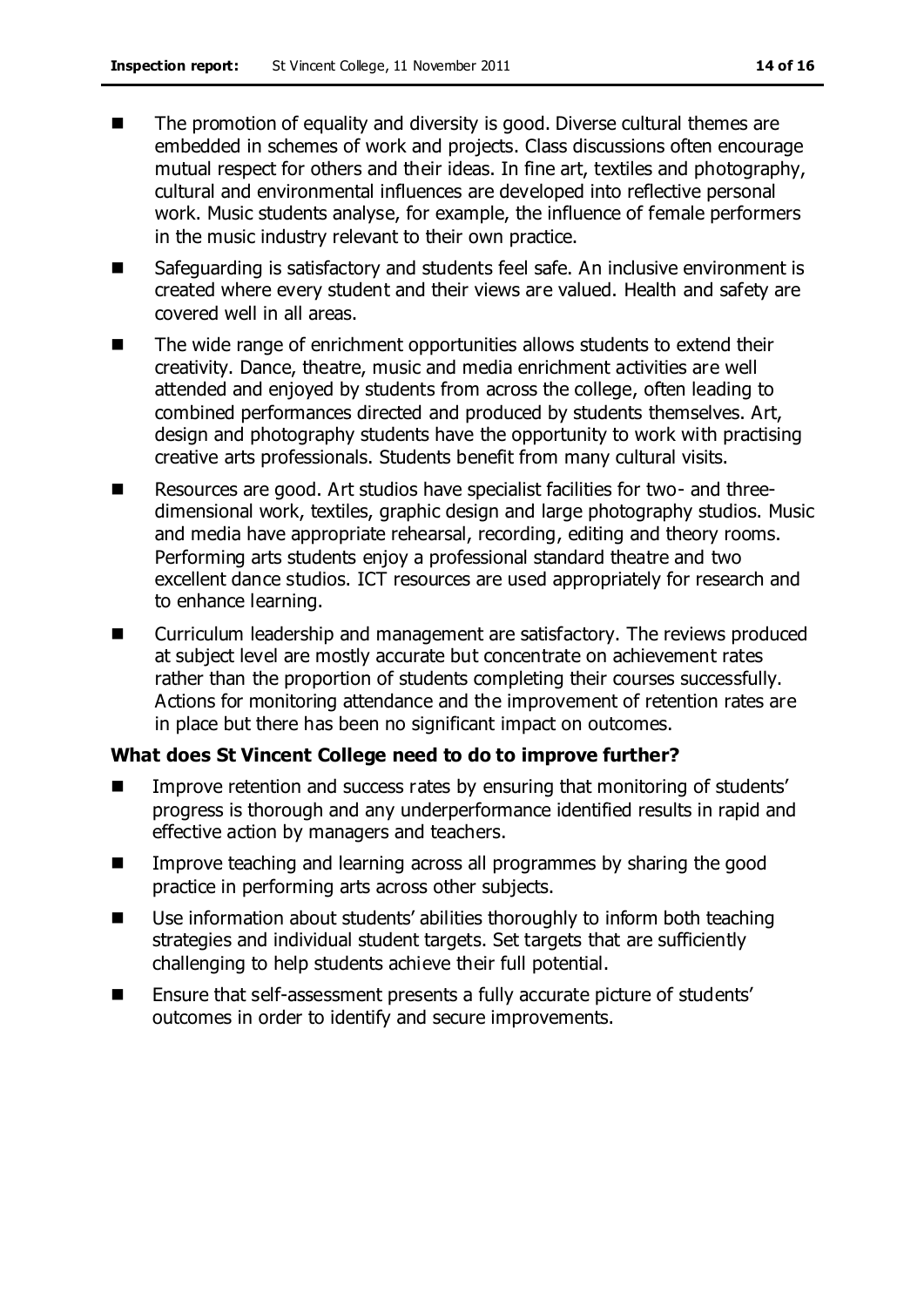# **Information about the inspection**

- 29. Two of Her Majesty's Inspectors (HMI) and three additional inspectors, assisted by the provider's quality manager, as nominee, carried out the inspection. Inspectors also took account of the college's most recent self-assessment report and development plans, comments from the funding body, the previous inspection report, reports from the inspectorate's quality monitoring inspection, and data on learners and their achievement over the period since the previous inspection.
- 30. Inspectors used group and individual interviews, telephone calls and emails to gain the views of learners and employers. They also looked at questionnaires learners and employers had recently completed for the provider. They observed learning sessions, assessments and progress reviews. Inspectors collected evidence from programmes in each of the subjects the college offers.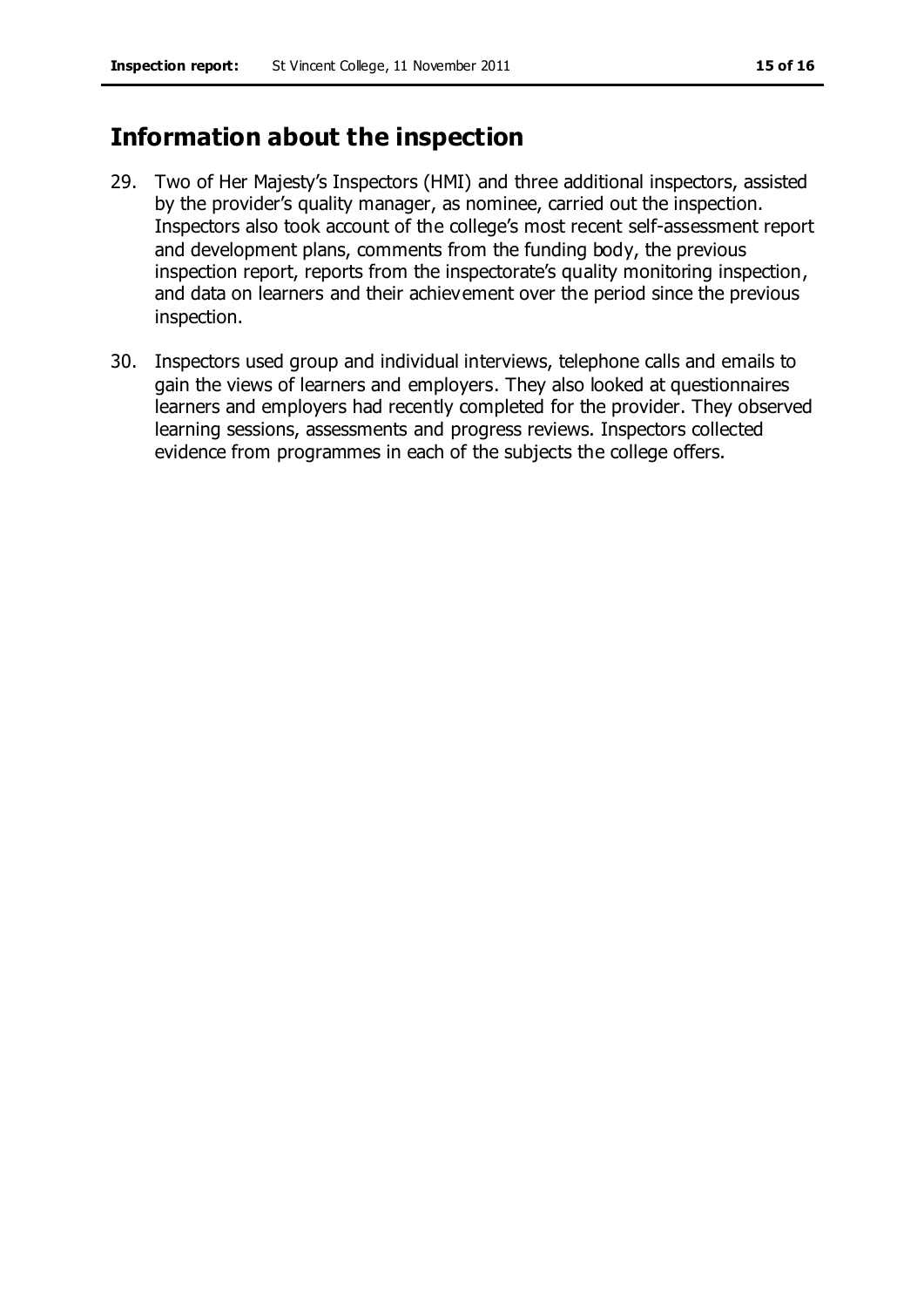## **Record of Main Findings (RMF)**

#### **St Vincent College**

**Learning types: 14 – 16:** Young apprenticeships; Diplomas; **16-18 Learner responsive:** FE full- and part-time courses, Foundation learning tier, including Entry to Employment; **19+ responsive:** FE full- and part-time courses; **Employer responsive:** Train to Gain, apprenticeships

| Grades using the 4 point scale<br>1: Outstanding;<br>2: Good;<br>3: Satisfactory; 4: Inadequate                                     | <b>Dverall</b> | $14 - 16$    | esponsive<br>Learner<br>$16 - 18$ | esponsive<br>Learner<br>$19 +$ | Employer<br>responsive |
|-------------------------------------------------------------------------------------------------------------------------------------|----------------|--------------|-----------------------------------|--------------------------------|------------------------|
| Approximate number of enrolled learners                                                                                             |                |              |                                   |                                |                        |
| Full-time learners                                                                                                                  | 1059           | $\mathbf{0}$ | 947                               | 112                            | 0                      |
| Part-time learners                                                                                                                  | 812            | 6            | 125                               | 517                            | 164                    |
| <b>Overall effectiveness</b>                                                                                                        | 3              | 3            | 3                                 | 3                              | 3                      |
| <b>Capacity to improve</b>                                                                                                          | 3              |              |                                   |                                |                        |
| <b>Outcomes for learners</b>                                                                                                        | 3              | 3            | 3                                 | 3                              | 3                      |
| How well do learners achieve and enjoy their learning?                                                                              | 3              |              |                                   |                                |                        |
| How well do learners attain their learning goals?                                                                                   | 4              |              |                                   |                                |                        |
| How well do learners progress?                                                                                                      | 3              |              |                                   |                                |                        |
| How well do learners improve their economic and social well-being through<br>learning and development?                              | $\overline{2}$ |              |                                   |                                |                        |
| How safe do learners feel?                                                                                                          | $\overline{2}$ |              |                                   |                                |                        |
| Are learners able to make informed choices about their own health and well<br>being?*                                               | $\overline{2}$ |              |                                   |                                |                        |
| How well do learners make a positive contribution to the community?*                                                                | $\overline{2}$ |              |                                   |                                |                        |
| <b>Quality of provision</b>                                                                                                         | 3              | 3            | 3                                 | 3                              | з                      |
| How effectively do teaching, training and assessment support learning and<br>development?                                           | 3              |              |                                   |                                |                        |
| How effectively does the provision meet the needs and interests of users?                                                           | 3              |              |                                   |                                |                        |
| How well partnerships with schools, employers, community groups and<br>others lead to benefits for learners?                        | $\overline{2}$ |              |                                   |                                |                        |
| How effective are the care, guidance and support learners receive in helping<br>them to achieve?                                    | 3              |              |                                   |                                |                        |
| <b>Leadership and management</b>                                                                                                    | 3              | 3            | 3                                 | 3                              | 3                      |
| How effectively do leaders and managers raise expectations and promote<br>ambition throughout the organisation?                     | 3              |              |                                   |                                |                        |
| How effectively do governors and supervisory bodies provide leadership,<br>direction and challenge?*                                | 3              |              |                                   |                                |                        |
| How effectively does the provider promote the safeguarding of learners?                                                             | 3              |              |                                   |                                |                        |
| How effectively does the provider actively promote equality and diversity,<br>tackle discrimination and narrow the achievement gap? | 3              |              |                                   |                                |                        |
| How effectively does the provider engage with users to support and                                                                  | 3              |              |                                   |                                |                        |
| promote improvement?                                                                                                                |                |              |                                   |                                |                        |
| How effectively does self-assessment improve the quality of the provision<br>and outcomes for learners?                             | 3              |              |                                   |                                |                        |
| How efficiently and effectively does the provider use its available resources<br>to secure value for money?                         | 3              |              |                                   |                                |                        |

\*where applicable to the type of provision